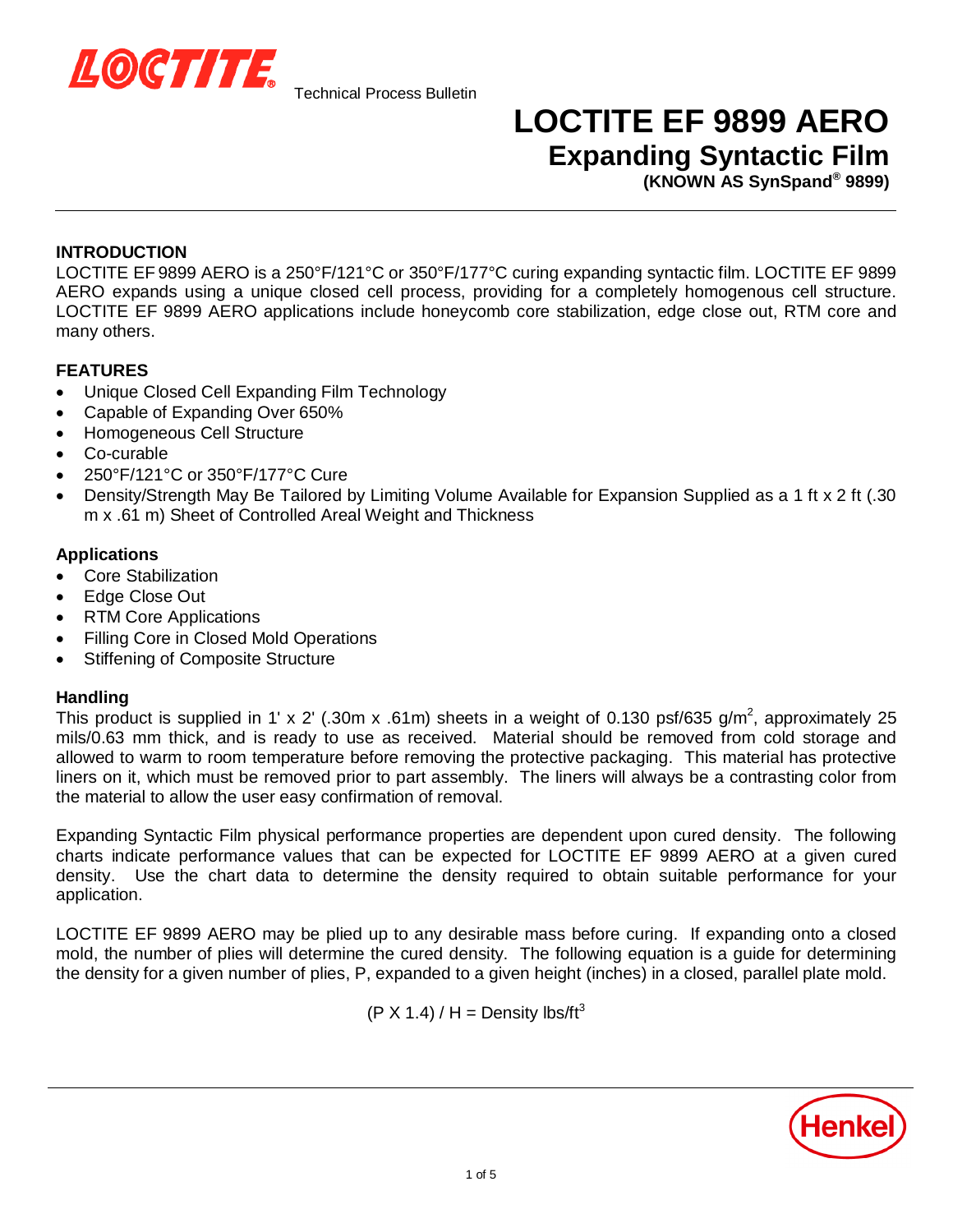

# **LOCTITE EF 9899 AERO Expanding Syntactic Film**

10 in x 10 in Square

**(KNOWN AS SynSpand® 9899)**

If using autoclave pressure to control expansion, the number of plies will have little effect on final density. The dominant variables determining density will be the applied autoclave pressure and the maximum autoclave cure temperature.

## **Suggested Acceptance Tests for Certification Test Typical Values Test Method** Areal Weight  $\overline{\phantom{a} \phantom{a} \phantom{a}}^{2}$  .13 psf/635 g/m  $^{2}$ DSC Match Standard

Cured Density per ASTM D2320 Minimum 6 pcf / Maximum 10 pcf 0.4 in x 0.2 in cured block\* \* Press cured at 100 psi @ 285°F/141°C for 1 hour. Two plies in mold 0.4 inches in height by 10 in x 10 in.

## **Application**

**Storage** - LOCTITE EF 9899 AERO requires refrigerated storage. Store @ 0°F/-18°C or below for maximum storage life. Shelf life @ 0°F/-18°C or below is 6 months. Store in sealed bag. Allow adequate time for the container to warm to room temperature before opening for use. Ambient temperature shipment of samples will be sufficient for durations of less than 7 days.

**Applyin***g* - LOCTITE EF 9899 AERO is a pliable film with tack and drape. It can be cut to any desired shape using ordinary razor knives or scissors. Razor knives using templates as guides work best. After cutting the material, the user can remove the product liners by peeling them back from a corner.

**Open Assembly Time** - 15 day working life @ 77°F/25°C.

**Curing** - LOCTITE EF 9899 AERO may be cured for one hour @ 250°F/121°C and, if desired, post cured for one hour @ 350°F/177°C. See Processing Guidelines for detailed instructions on lay-up and cure.

**Expansion** - LOCTITE EF 9899 AERO is capable of expanding in excess of 650%. The magnitude of expansion is controlled by applied cure pressure or the volume of a closed mold. The recommended method of expansion uses a closed mold.

**Cleanup** - Little cleanup should be required. However, uncured material may be removed effectively with ketone solvents in well ventilated areas. Saturate cloth or industrial wipes with solvent and apply just enough to do the job. Avoid contaminating uncured parts with spray or spillage. Wear respirators equipped with organic vapor cartridges, impervious rubber gloves, and mono goggles when handling solvents. Consult solvent container labels for skin and flame warnings.

## **Typical Physical Performance Properties**

**Typical Uncured Properties** Density (ASTM D792): Pliable and drapable @ 77°F/25°C 15 day working life @ 77°F/25°C Areal weight  $@$  25 mils: 0.130 psf/635 g/m

з<br>ິ (0.88 g/cc) 2

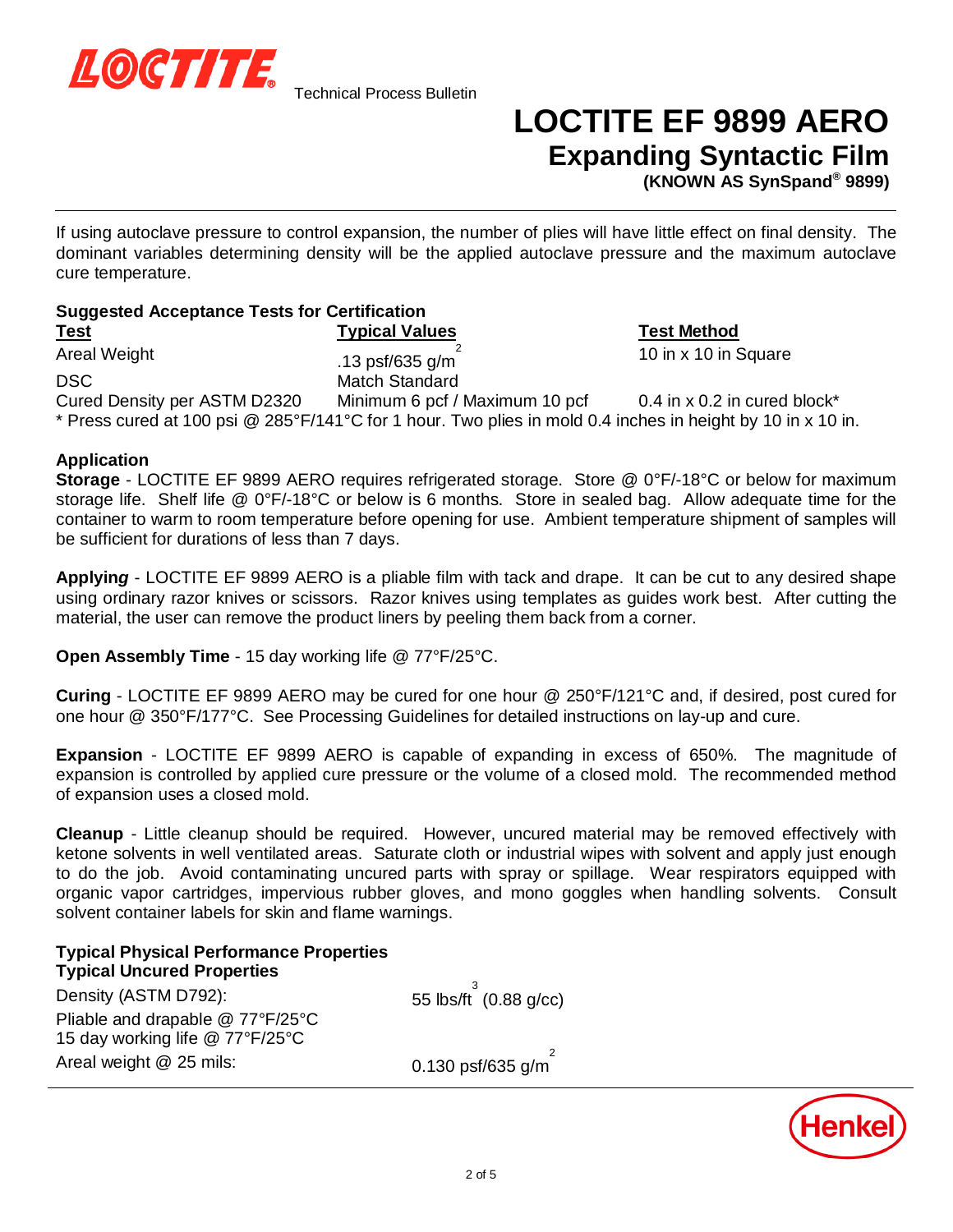

# **LOCTITE EF 9899 AERO Expanding Syntactic Film**

**(KNOWN AS SynSpand® 9899)**

## **Typical Cured Properties**

Density range (ASTM D792):

 $^3$  (0.12 to 0.40 g/cc)

## **Outgassing**

|                                                   |                          | <b>Volatile Condensable</b> |  |
|---------------------------------------------------|--------------------------|-----------------------------|--|
|                                                   | <b>Total Weight Loss</b> | <b>Materials</b>            |  |
| Cured 2 hours $@$ 250 $\degree$ F/121 $\degree$ C | 1.32%                    | $0.35\%$                    |  |
| Postcured 1 hour @ 350°F/177°C                    | $0.65\%$                 | $0.18\%$                    |  |

### **Processing Guidelines**

LOCTITE EF 9899 AERO may be cured into any closed cavity or mold. A typical example is curing into honeycomb core. The following details lay-up and cure parameters, which will optimize the successful use of LOCTITE EF 9899 AERO.

### **Quantity Calculation**

Figure 1 indicates the number of plies of LOCTITE EF 9899 AERO 25 mil/0.63 mm film required to fill a mold of specified height to achieve a targeted cured density. For example, a 1 inch high cavity will require 14 plies of 25 mil/0.13 psf LOCTITE EF 9899 AERO to achieve a 1 inch cured foam with a density of 20 pcf. Alternatively, the following calculation yields the same information for any cavity height:

Number of plies required = (Cavity height (inches) x Target cured density (pcf)) / 1.4

#### **Lay-up Procedure Closed Mold Lay-up**

Expanding syntactic film is cut to fit the X and Y dimensions of the mold or cavity. Molds may be constructed of metal or any stiff material, which retains its shape under pressure. The plies are stacked together and placed inside the mold. Air paths connecting the interior and exterior of the mold, such as those afforded from glass cloth or strings or porous armalon are recommended to ensure complete expansion of the expanding syntactic film within the cavity. If the expanding syntactic film is not intended to bond to the mold, pre-treat the mold with an appropriate release agent.

## **Honeycomb Core Filling**

Honeycomb sandwich structures reinforced with expanding syntactic film are processed by either one-step (cocure) or two-step processes described below:

## **General Co-cure Lay-up Procedure**

- 1. Lay down initial plies of prepreg and adhesive (if applicable).
- 2. Place lightweight glass cloth as a bleed path for evacuation of air in the core.
- 3. Place honeycomb core down.
- 4. Lay down the appropriate plies of expanding syntactic film on top of the core.
- 5. Place top prepreg plies and adhesive (if applicable) on top of the expanding syntactic film.
- 6. Place caul plate on top of assembly.
- 7. Bag the part and pull vacuum, and cure.

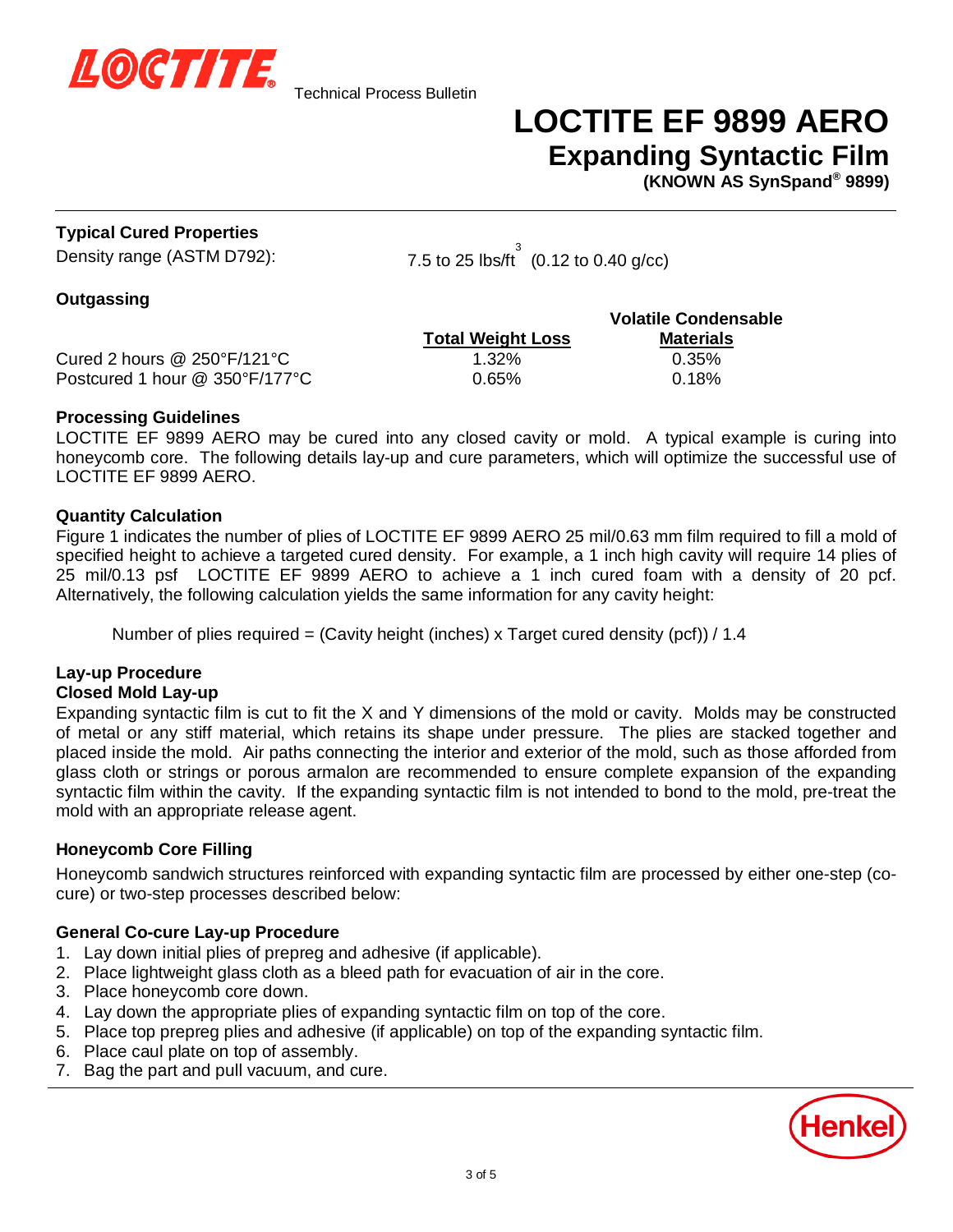

# **LOCTITE EF 9899 AERO Expanding Syntactic Film**

**(KNOWN AS SynSpand® 9899)**

Co-cured structures use the skins of the sandwich structure to confine the expanding syntactic film to the honeycomb cavity during cure. The expanding syntactic film plies are either placed between the honeycomb and adhesive layers of the assembly, or are imbedded into the core using a debulking, or pressing, step. Slight heat (<100°F/38°C) facilitates impregnation. For very thick cores, imbedding is recommended, as this aids the filling operation. For solid skin structures, an air path, such as a lightweight glass cloth, is highly recommended between the honeycomb and adhesive layers to aid air evacuation from the core during cure.

Alternatively, expanding syntactic film may be expanded and cured into a honeycomb core prior to skin bonding or other operations. This process is similar to co-curing, except that the honeycomb face sheets are non-bondable pressure plates which confine the expanding syntactic film expansion to the honeycomb cells. After expansion, the face sheets can be bonded to expanding syntactic film-filled honeycomb standard processes.

**Curing** *-* Assemblies containing expanding syntactic film may be cured via autoclave, oven or press techniques. Heat-up rate, cure temperature and pressure are all factors which influence the expansion of expanding syntactic film.

Vacuum bag processing provides the most effective means for curing expanding syntactic film assemblies. Parts containing expanding syntactic film are vacuum bagged and cured via standard techniques. Bleeder plies connect mold interiors to the vacuum source.

Vacuum bagging provides external force to restrain expansion, and is most effective when combined with autoclave curing. Pressure from the autoclave ensures part configuration is retained. Vacuum pressure during autoclave cure is not necessary. Oven processing is a viable alternative when an autoclave is not available. Vacuum pressure must be maintained during an oven cure.

## **Heat-Up and Cure Temperature**

Heat-up rates of between 2°F to 8°F (1°C to 4°C) are recommended for curing expanding syntactic film. Cure may be accomplished between the temperature range of 250°F to 350°F (121°C to 177°C). For vacuum bag and autoclave cures, comparing heat up rates, faster heat up rates will yield lower cured density parts. Hot oven processing is only recommended when processing relatively thin structures. Care should be taken when curing thick structures containing expanding syntactic film to avoid potential exothermic conditions. Generally, slow heat rates and lower cure temperatures will minimize excessive heat build-up in parts.

## **Pressure Guidelines**

Cured expanding syntactic film densities of 15 pcf or lighter can be accomplished with vacuum bag pressure. Cured densities greater than 15 pcf are best fabricated by autoclave or press processes. The robust character of expanding syntactic film expansion requires significant restraint (up to 100 psi) when high cured densities (e.g. >25 pcf) are desired. Tailoring both the heat rise and cure pressure is often successful in producing cured expanding syntactic film parts with the desired features.